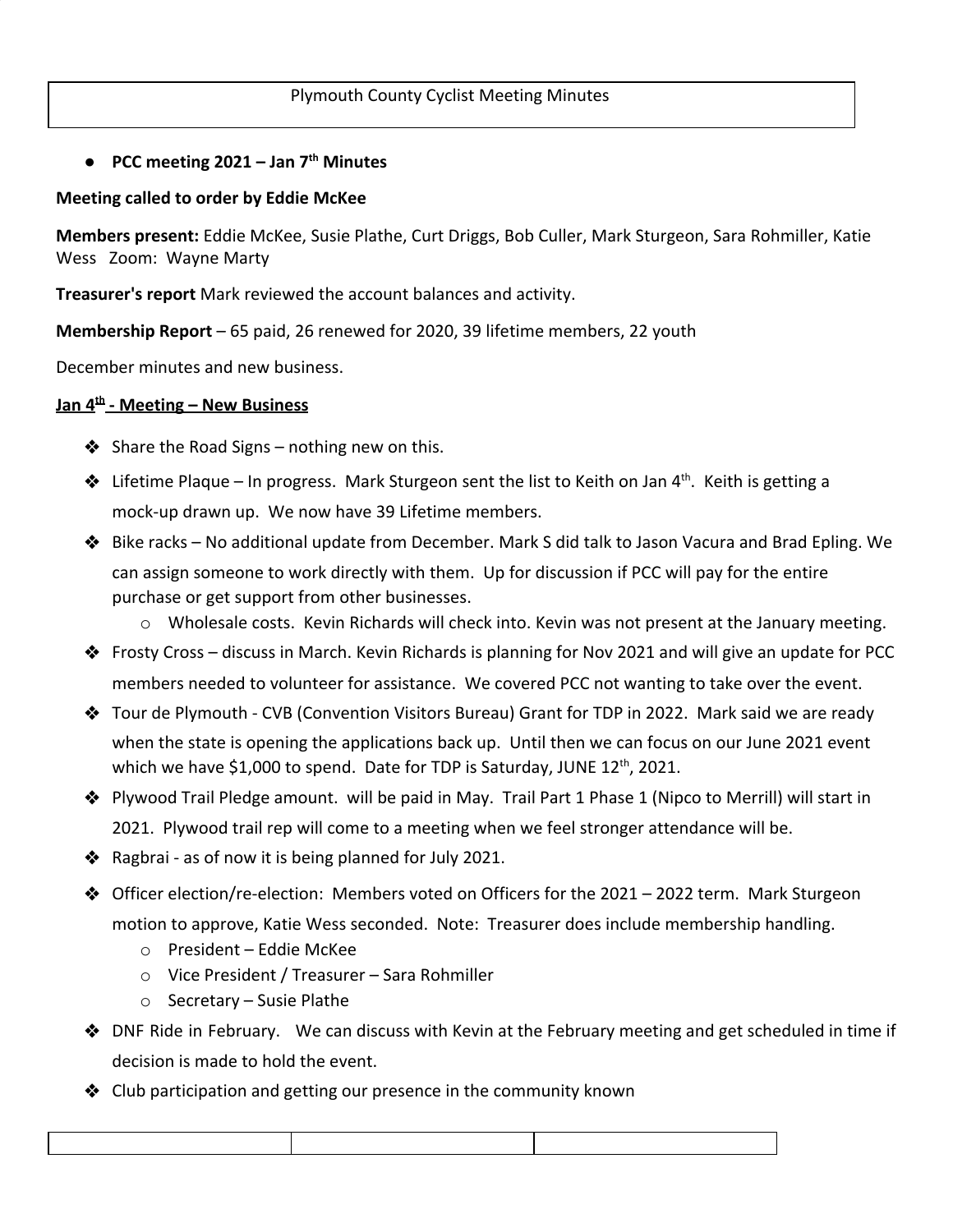- o When paying plywood trail pledge have a check presentation to the organization. Post on Facebook, KLEM, Sentinel
- $\circ$  City website link to PCC
- o Post more Biking events on Facebook and Website (Sioux City SUX ride, etc)
- o Community giving fund raising ideas
- ❖ Facebook additional admin access (Sara)
- $\triangle$  Spring Kick-off decision to keep in Le Mars and do local bike trails.

## **Dec 7th - Meeting – OLD Business**

- $\triangle$  Share the Road Signs no update.
- ❖ Lifetime Plaque Mark Sturgeon shared the Lifetime members list and will update additional paid-up members until Dec 31<sup>st</sup>. Mark will send one more reminder email and a Facebook message for Lifetime members to join. In the January meeting the list will be approved and given to Keith to go ahead and get the plaque ordered and engraved. This will be displayed at Bike Central. For additional Lifetime members after the January meeting the plaque can be updated at any time as memberships are paid. Renewal memberships for yearly members is May  $1<sup>st</sup>$  each year. They can become a lifetime member at any time.
- ❖ Bike racks Mark S did talk to Jason Vacura and the person in charge of the doing the bike racks can work directly with Jason or Brad Epling to get these in place. Both for the racks and repair stations. Scheels may provide the repair shop. (nearby Airport was recommended). If Scheels does not provide Kevin Richards mentioned he can get the Repair Shop and/or the Bike racks at wholesale cost. Another discussion needs to take place about the PCC club taking on the whole cost or get sponsorships or donations. In Nov meeting it was noted PCC will pay for it.
	- o Wholesale costs. Kevin Richards will check into for the January or February meeting.
- ❖ Frosty Cross discuss in March. Kevin Richards is planning for Nov 2021 and will give an update for PCC members needed to volunteer for assistance. We covered PCC not wanting to take over the event.
- ❖ Tour de Plymouth CVB (Convention Visitors Bureau) Grant for TDP in 2022. Mark checked with Jessica Brownmiller and applications are not being taken yet for the 2022 grant. Mark asked that PCC be placed on a notification list so we don't miss it. Could be a few months out. We do have the grant money for the 2021 TDP event, \$1000 for June 2021.
- ❖ Plywood Trail Pledge amount. Due in May each year. we will continue our pledge.
- ❖ Ragbrai meetings may be starting after January. Pretty much follow same schedule as last year.